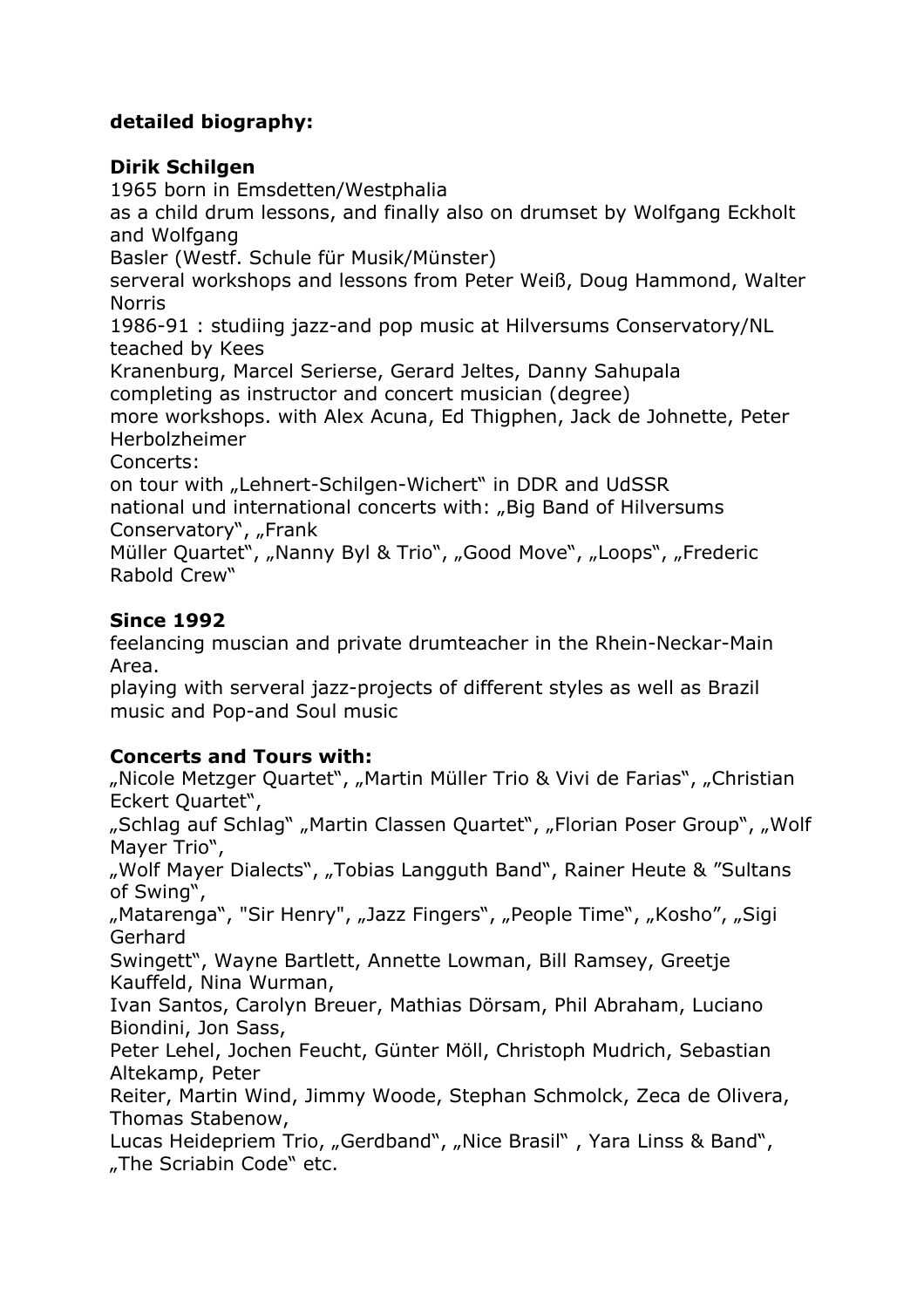### **As bandleader:**

with "Dirik Schilgen JazzGrooves" CDs: "JazzGrooves"(2005),  $n$ Plenty of..."(2010), and  $n$  On the Move" (2015) lots of concerts and tours.

#### **CDs:** recorded a.o. with :

Martin Classen Quartet, Florian Poser Group, Jens Bunge, Wayne Bartlett , Tobias Langguth Band , Christian Eckert Quartet , Wolf Mayer, Martin Müller, Nicole Metzger, Luciano Biondini, Marten van der Grinten, Zeca de Olivera, Viviane de Varias, Nice Brazil, Yara Linss, Matarenga , Jazz Fingers, Heemann /Wanning Quartet, Lucas Heidepriem, Sarah Lipfert, Cristiane Gavazzoni, Gerdband , The Scriabin Code

#### **Broadcasting shows etc.**

a.o.. at WDR, HR, SR, SWF, SWR, SDR, Deutschland Radio Berlin, NDR, BBC.

engagement with the band "Schlag auf Schlag" in the Cabaret-Music-Show "Zungenschlag", Heidelberg

regularly broadcasting productions at WDR and SWR in "Update"/"Schlag auf Schlag" with the "Schlag auf Schlag"-Band

- since 2008 also regularly broadcasting productions at NDR with the "Schlag auf Schlag" -Band for the TV and Radio-Show NDR-Info and NDR : "Intensiv-Station Live"

#### **Festivals:**

a.o. in Vannes(F), Sligo (IR), St. Petersburg, Köln, Saarbrücken, Amsterdam, Münster, Mannheim, Stuttgart, Düsseldorf, St. Ingbert, Leipzig, Leningrad

### **Theater/Variete/Cabaret/Movies :**

1990: "Tanz-Theater": "Wind of Madness" with "Company Vivienne Newport" and "Ole Schmitt Quartet" in Frankfurt a.M. 1995/96 cabaret program with Madeleine Saveur: "Feuer bitte" 1996 - 1998 engagement in the band of the variete "Pegasus" / Bensheim 1998/99 Theater Heidelberg: Dschunglebook (Rudyard Kipling) with music by Nina Wurman and original arrangements 2001 joining and adding original music to, Mannheim-New York" by Elke Baur (Tiger TV) documentary film since 1993 in the Band "Schlag auf Schlag" of "Zungenschlag" / cabaret and music show in Heidelberg – broadcasted by SDR und SWR since 2002 with "Schlag auf Schlag" regulary broadcasting shows for WDR, SWR, NDR